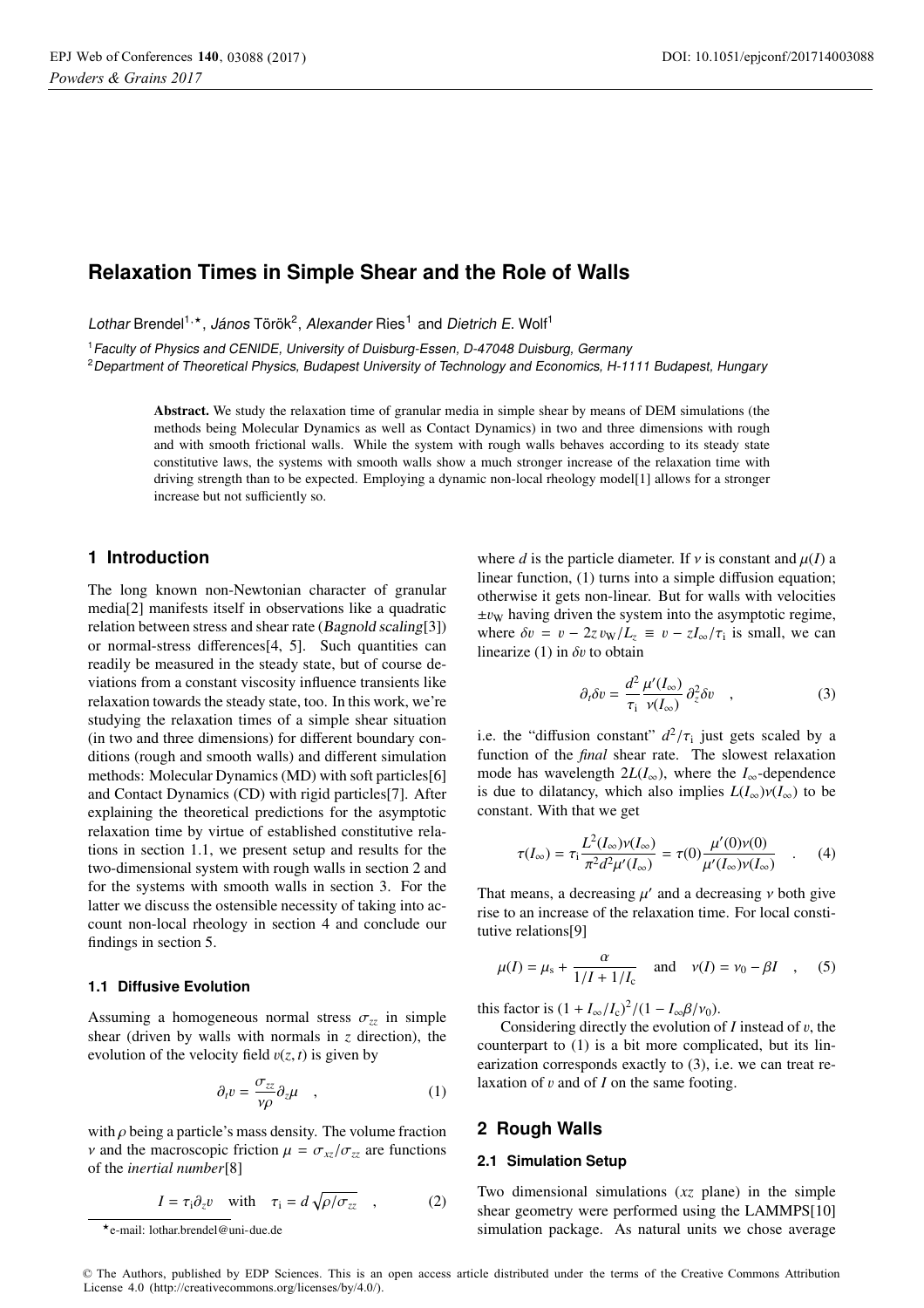particle diameter *d*, confining pressure  $\sigma_{zz}$  and particle mass density  $\rho$ . Rough walls were made up from randomly placed disks of size 1.2 so that the effective friction coefficient of the wall was maximal[11]. The walls were kept together with constant stress in the *z* direction and were given shear velocities  $\pm v_{\rm W}$ . Particles had diameters  $d \in [0.8, 1.2]$  with a uniform distribution, a two dimensional density of 2/3, and a microscopic friction coefficient of  $\mu_{\text{mic}}$ =0.3. The total kinetic energy in particle translation  $(E_{kin})$  and rotation  $(E_{rot})$  was recorded together with the shear stress  $\sigma_{xz}$ . The bulk shear rate was defined to be the average over the middle third of the system.

#### **2.2 Results**

After a transient, the system reaches a steady state characterized by a linear velocity profile. The stationary shear rate is thus  $\dot{\gamma}_{\infty} = 2v_W/L_z$ , the inertial number  $I_{\infty} = \sqrt{2/3} \dot{\gamma}_{\infty}$ .<br>We measured constitutive relations of  $\mu(L)$  and  $\nu(L)$ We measured constitutive relations of  $\mu(I_{\infty})$  and  $\nu(I_{\infty})$ which are in good agreement with the empirical predictions [9] as expressed in Eq. (5), but as shown in Fig. 1, there are alternatives like  $\mu = \mu_s + \alpha I_c$  arctan( $I_{\infty}/I_c$ ), which produces a factor  $\mu'(0)/\mu'(I_{\infty}) = 1 + (I_{\infty}/I_{c})^{2}$  in Eq. (4).



**Figure 1.** The friction coefficient  $\mu$  (left axis) and the packing fraction  $\nu$  (right axis) as function of the steady state inertial number  $I_{\infty}$  as points. Both data are fitted according to Eqs. (5)  $(\Rightarrow \mu_s = 0.25, \alpha = 0.788, I_c = 0.377, \nu_0 = 0.822, \beta = 0.22)$ . The friction is (slightly better) fitted with  $\mu = \mu_s + \alpha I_c$  arctan( $I_{\infty}/I_c$ ), as explained in the text ( $\Rightarrow \mu_s = 0.25$ ,  $\alpha = 0.689$ ,  $I_c = 0.124$ ).

Analogous to [12] we find that all quantities reach their stationary values in an exponential way, which enables us to define characteristic times  $\tau_{kin}(I_{\infty})$  for the kinetic energy,  $\tau_{\text{rot}}(I_{\infty})$  for the rotational energy, and  $\tau_I(I_{\infty})$  for the bulk shear rate. Figure 2 shows the dependence of the relaxation times as function of the inertial number. The kinetic energy and the bulk inertial number behave in essentially the same way, and their relaxation time can be fairly well described by Eq. (4) and the empirical arctan-law for  $\mu$ , better than according to Eq.(5). While the difference in Fig. 1 seems minute, the curvature in  $\mu$  matters.

Even though the diffusion model Eq. (3) describes the system quite well, it is interesting to note that the characteristic time for the rotational energy is different from the kinetic one indicating a different underlying mechanism. In Fig. 3  $E_{kin}(t)$  and  $E_{rot}(t)$  are shown for three different positions. We find that initially the rotational energy is



Figure 2. The relaxation time of  $E_{kin}$ ,  $E_{rot}$  (dot-dashed) and  $I_{bulk}$ (points) as function of the steady state inertial number, showing a very similar behavior of  $E_{kin}$  and *I*, while  $E_{rot}$  relaxes quicker. The dashed and solid curves show the prediction of Eq. (4) when using Eq. (5) and when using the arctan-description of  $\mu$  (cf. Fig. 1), respectively.  $\tau_0$  is the theoretical value  $\tau(0)$  according to Eq. (4).

high at the walls and low in the middle but they approach the same value. The kinetic energy is always increasing at all positions, but the stationary values are different according to the velocity profile. It seems that the rotation is responsible for the sub-linear growth of  $\mu(I)$  by switching to a new shear mode with rotating particles and less friction for larger shear rates. This is further manifested in the increasing relaxation time. This rotating layer of particles close to the wall decrease the effective friction coefficient and thus the stress in the bulk making the diffusion process slower as shown in Fig. 2.



**Figure 3.** (a) Time evolution of  $E_{kin}$  and  $E_{rot}$  at positions  $z =$ <sup>2</sup>, <sup>15</sup>, 50. (b) Snapshots at time *<sup>t</sup>* <sup>=</sup> <sup>0</sup>.07 and *<sup>t</sup>* <sup>=</sup> <sup>5</sup>.5, amount of red is proportional to rotational energy.

## **3 Smooth Walls**

#### **3.1 Simulation Setup**

Smooth walls represent a stronger perturbation of local packing geometry, and they can transmit force and torque only via contact friction: Sliding friction is set to  $\mu_{\text{mic}}$  = <sup>0</sup>.5 everywhere, rolling and torsion friction are absent.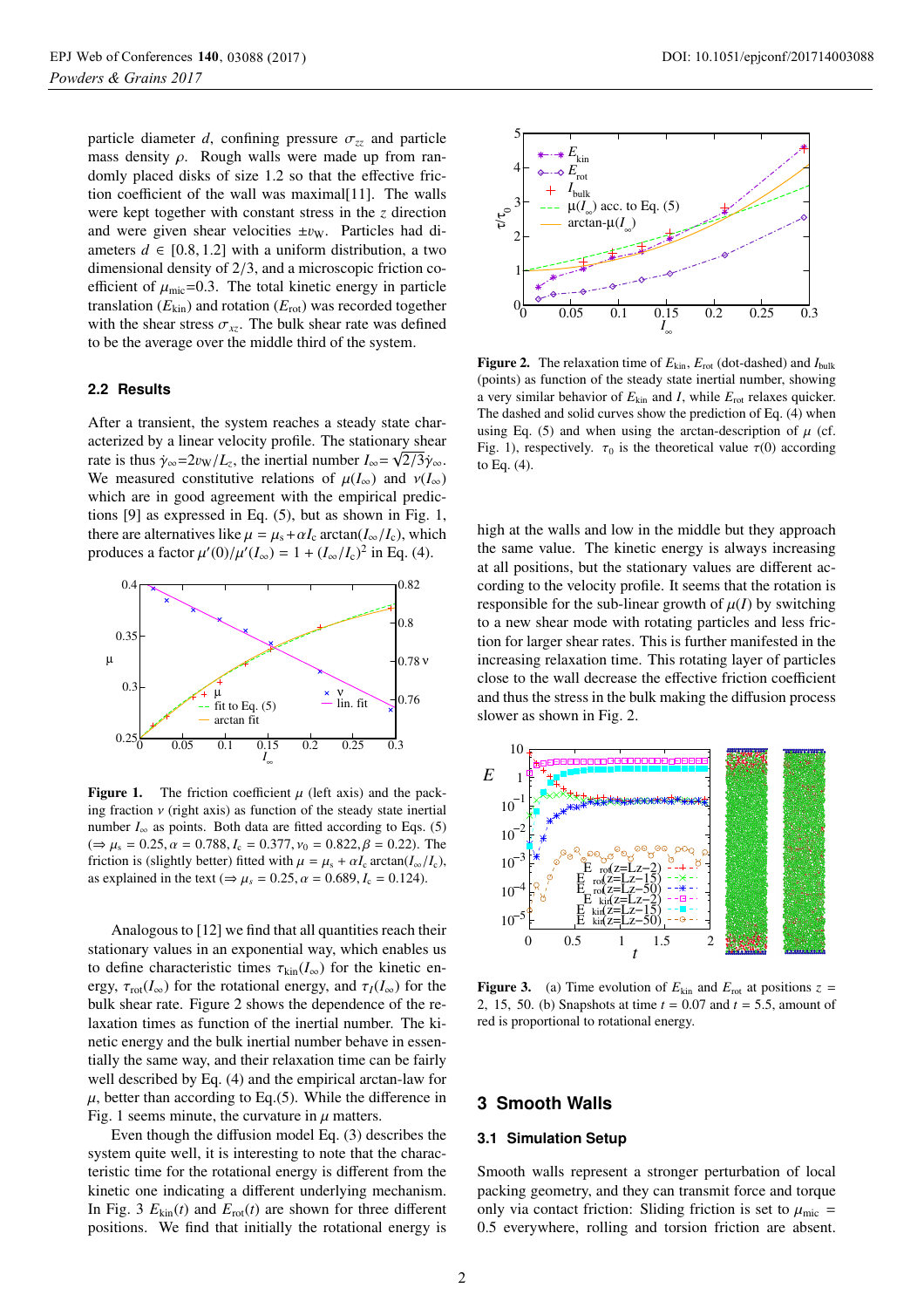In the three-dimensional Contact Dynamics simulations,  $N = 15300$  particles with diameters  $\in [0.8, 1.0]$  and zero coefficient of restitution are placed at rest in a cuboidal box with a base of size  $L_x \times L_y = 10 \times 10$  and periodic boundary conditions. In *z*-direction, walls apply the unit pressure  $\sigma_{zz}$  by means of a constant force and have a fluctuating distance of  $L_z \approx 100$  and a fixed velocity  $\pm v_{\rm W}$  in *x*-direction; cf. [12] for further details.

We also carried out 2D MD simulations with smooth walls, the parameters of which correspond essentially to the ones in the previous section, except for  $\mu_{\text{mic}} = 0.5$  at contacts between particles and to the walls.

#### **3.2 Results**

In contrast to walls made out of particles, the smooth walls allow for a finite slip velocity, which itself is a dynamical quantity and is a non-trivial response to the driving velocity. Nevertheless, well defined boundary conditions for the bulk evolution are established in the sense that about 9 particle diameters away from each wall (defining an effective system size  $L'_z < L_z$ , which we will denote *L* in the following) the shear rate  $\dot{x}$  and thus the inertial numthe following), the shear rate  $\dot{\gamma}$  and thus the inertial number takes on a constant value  $I_0$  (apart from fluctuations, of course) after less than 100 natural time units (not shown). The same time scale actually applies to the total rotational energy. During the subsequent relaxation of the bulk towards this shear rate, the corresponding velocity difference



Figure 4. Macroscopic friction (top) and volume fraction (bottom) for the systems with smooth walls. Since there is no significant curvature to extract a value for  $I_c$  in Eq. (5), a linear function (corresponding to  $I_c \rightarrow \infty$ ) is fitted to the 3D data  $(\Rightarrow \mu_s = 0.365, \alpha = 0.624)$ . The reason for the logarithmic fit  $\mu_s$  + ln(1 +  $\alpha I_\infty$ ), which is of similar quality (and yields  $\mu$ <sub>s</sub> = 0.363,  $\alpha$  = 0.665) is explained in the text.

grows just as the slip velocity decreases. Due to the wall friction being Coulombian, this decrease has no influence on the driving force . Brief, the finite slip velocity provides a "buffer" as to enable  $I_0$  as boundary condition (and thus Neumann BCs for the velocity).

In the steady state, the constitutive relations are measured, as shown in Fig. 4. Again, we measured the relaxation time of the bulk inertial number, the results of which is displayed in Fig. 5, for the 3D CD simulations as well as for the 2D MD simulations.

As already mentioned in section 1.1, a linear  $\mu(I)$  does not contribute to an  $I_{\infty}$ -dependency of the relaxation time, leaving only the very weak influence of  $v(I)$ , which, as shown in Fig. 5, is essentially negligible. A logarithmic law  $\mu(I) = \mu_s + \ln(1 + \alpha I)$ , on the other hand, actually leads to a factor  $\mu'(0)/\mu'(I_{\infty}) = 1 + \alpha I_{\infty}$ , which has the correct<br>functional form seen in the simulation data in Fig. 5, but functional form seen in the simulation data in Fig. 5, but the slope is too small by a factor of six.

We omitted the comparison for the two-dimensional MD-simulations, because the discrepancy is the same. But we include the data to demonstrate that the strong increase of  $\tau$  with  $I_{\infty}$  is quite generic and no artifact due to rigid particles or perfect collisional dissipation.



Figure 5. Relaxation time for the systems with smooth walls. The 3D data is compared to the prediction according to Eq. (4) using the fits, linear and log, from Fig. 4. The green curve corresponds to a linear  $\mu(I_{\infty})$  with an increase of  $\tau$  solely due to dilatancy. The blue curve incorporates the effect of a negative curvature in  $\mu(I_{\infty})$ , but the slope cannot match the simulation data. The normalization factor  $\tau_0$  is  $\tau(0)$  from Eq. (4).

Even though we consider boundary conditions for *I* given within the system, about 9 particle diameters away from the actual walls, we cannot exclude any additional influence of the walls. They cause inhomogeneities, which have been shown to be captured successfully by non-local rheology[13].

## **4 Non-local Rheology**

In the time dependent non-local rheology according to [1], an additional field g, the *granular fluidity*, is introduced to describe the shear response  $I = \tau_i \dot{\gamma} = q \mu^1$  and obeys

$$
t_0 \partial_t g = A^2 \nabla^2 g - (\mu_s - \mu) g - \alpha \mu g^2 \quad , \tag{6}
$$

<sup>&</sup>lt;sup>1</sup>Here, g and A differ from the ones in [1] by factors of  $\tau_i$  and  $d^2$ , respectively.